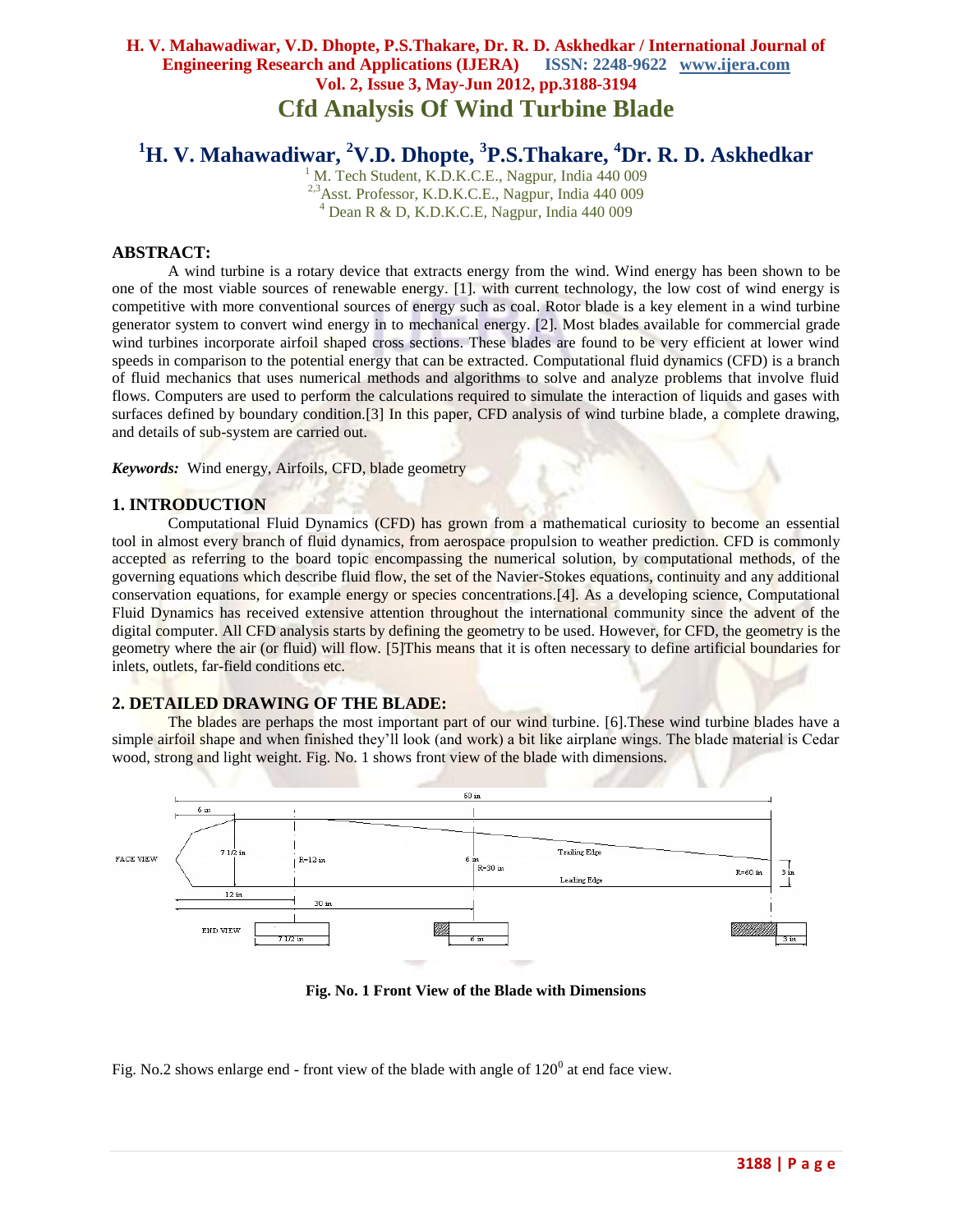

**Fig. No. 2 Enlarge End – Front View of the Blade**

Fig. No. 3 shows plan or top view of blade with dimensions.



**Fig. No. 3 Top View of the Blade with Dimensions**

Fig. No. 4 shows end view or side view of the blade at three different cross sections at tip, middle and end of the blade.



**Fig. No. 4 End (Side) View of the Blade**

Fig. No.5 shows the CAD Model of the Blade.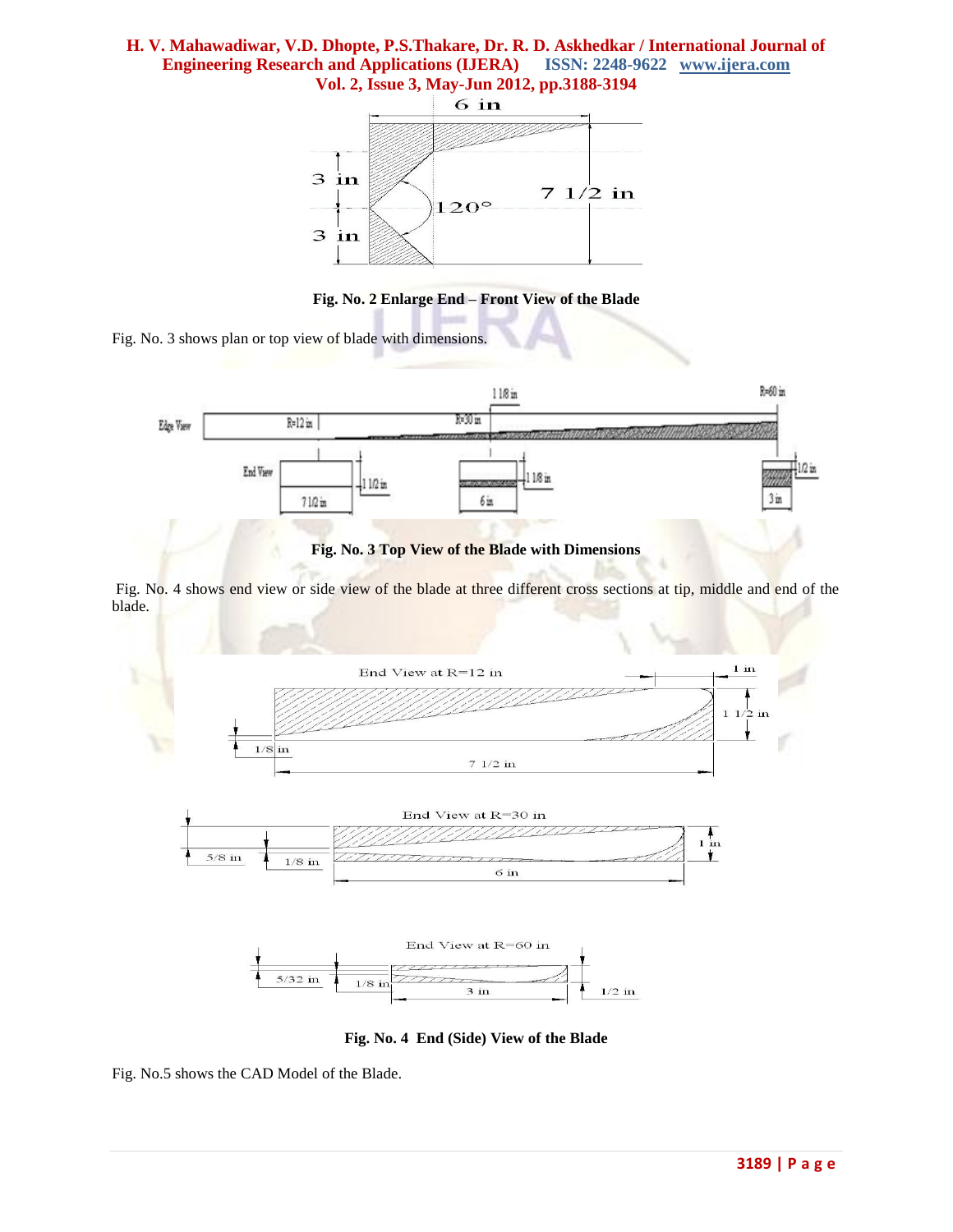

**Fig. No. 5 Three Dimensional View of the Blade (F.V)**

#### **3. NOMENCLATURE:**

 $V_0$  = Inlet wind velocity;  $\alpha$  = Angle of attack;  $\omega$  = Blade angular velocity;  $r =$  Blade radius;  $V_r =$ Resultant wind velocity;  $p = Air$  density;  $F_L = Lift$  Force;  $F_D = Drag$  Force; N= Speed of wind turbine;  $C_L$  and  $C_D$  are coefficient of lift and coefficient of drag respectively; CP= Coefficient of performance;  $P_N$  = Numerical Power;  $P_A$  = Analytical Power.

#### **4. METHOD OF FLOW ANALYSIS:**

Blade velocity triangle showing lift and drag forces on blade element are reveal in Fig. No.6 below.



**Fig. No. 6 Blade Velocity Triangle** 

Modeling of the blade is done in Pro-e. This blade is imported in Gambit software where meshing is done after that it is transported Into Fluent where flow analysis is carried out. Inlet wind velocity and angle of attack values are input values provided to fluent . Values  $C_L$  and  $C_D$ are evaluated by Fluent software.

## **5. CFD Analysis of Wind Turbine Blade:**

Computational fluid dynamics (CFD) is a branch of fluid mechanics that uses numerical methods and algorithms to solve and analyze problems that involve fluid flows. Computers are used to perform the calculations required to simulate the interaction of liquids and gases with surfaces defined by boundary condition.[3] CFD enables scientist and engineers to perform ' numerical experiments, i. e. Computer simulations in a virtual flow laboratory. CFD is faster and definitely cheaper. A considerable reduction of time and costs for solving the problems as compared to traditional approaches.[8]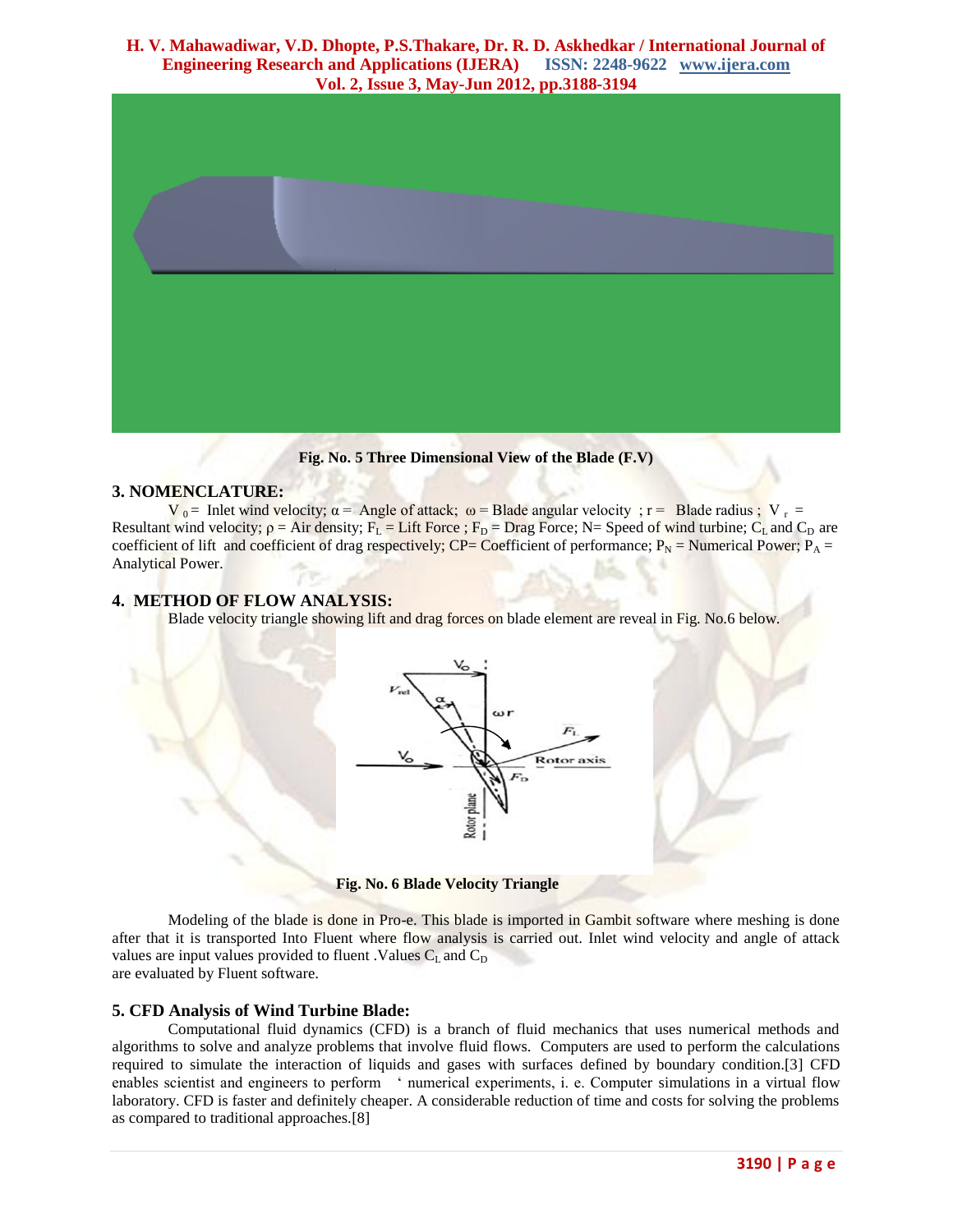**C**FD Analysis of wind turbine blade consist of main two stages one is preprocessing and second is post processing. Preprocessing is done in Gambit and post processing is done in Fluent. Calculations:

 $\alpha = 7^0$ ;  $V_0 = 8$  m/s; N = 51 rpm; r = 1.524 m;  $\rho = 1.225$  Kg/m<sup>3</sup>  $V = r \cdot \omega = r \cdot 2 \cdot \pi \cdot N / 60$  $= 1.524$  x 2 x  $\pi$  x 51 / 60  $V = 8.14 \text{ m/s}$  $V r = (V^2 + V_0^2)^{1/2}$  $= (8.14^{2} + 8^{2})^{1/2}$  **V r = 11.41 m/s** From Fluent software we get values of  $C_{L} = 0.9559$  $C_p = 0.00137$ Therefore we get values of Lift Force =  $F_L$  = 0.5 .  $\rho$ . V  $r^2$  . C<sub>L</sub>  $F_L = 0.5 \times 1.225 \times (11.41)^2 \times 0.9559$  $F_L = 76.22$  N Drag Force =  $F_D = 0.5 \cdot \rho \cdot V_r^2 \cdot C_D$  $F_D = 0.5 \times 1.225 \times (11.41)^2 \times 0.00137$  $F<sub>D</sub> = 0.1092 N$ Resultant Force =  $F_R = (F_D^2 + F_L^2)^{1/2}$  $F_R = 76.22 N$ Power =  $P_N$  = Torque x  $\omega$  -------------- Numerical Value  $=$   $(F_R \times r \times \omega)$  $=$  (F<sub>R</sub> x V)  $= (76.22 \times 8.14)$  $P_N = 620.43$  Watts Power =  $P_A = 0.5 \times \rho \times A \times V_0^3 \times CP$ --------Analytical Value  $= 0.5$  x 1.225 x 7.296 x 8<sup>3</sup> x CP Therefore, **CP = 620/2288 = 0.271**

## **5. RESULT ANALYSIS:**

1) CAD model of the blade profile using Pro-E software is created and the model drawing of the blade as shown in Fig. No 7 below.



#### 2) For the flow analysis of the wind turbine blade mesh is created in the GAMBIT software. Fig. No. 8 shows the meshing drawing of the blade below.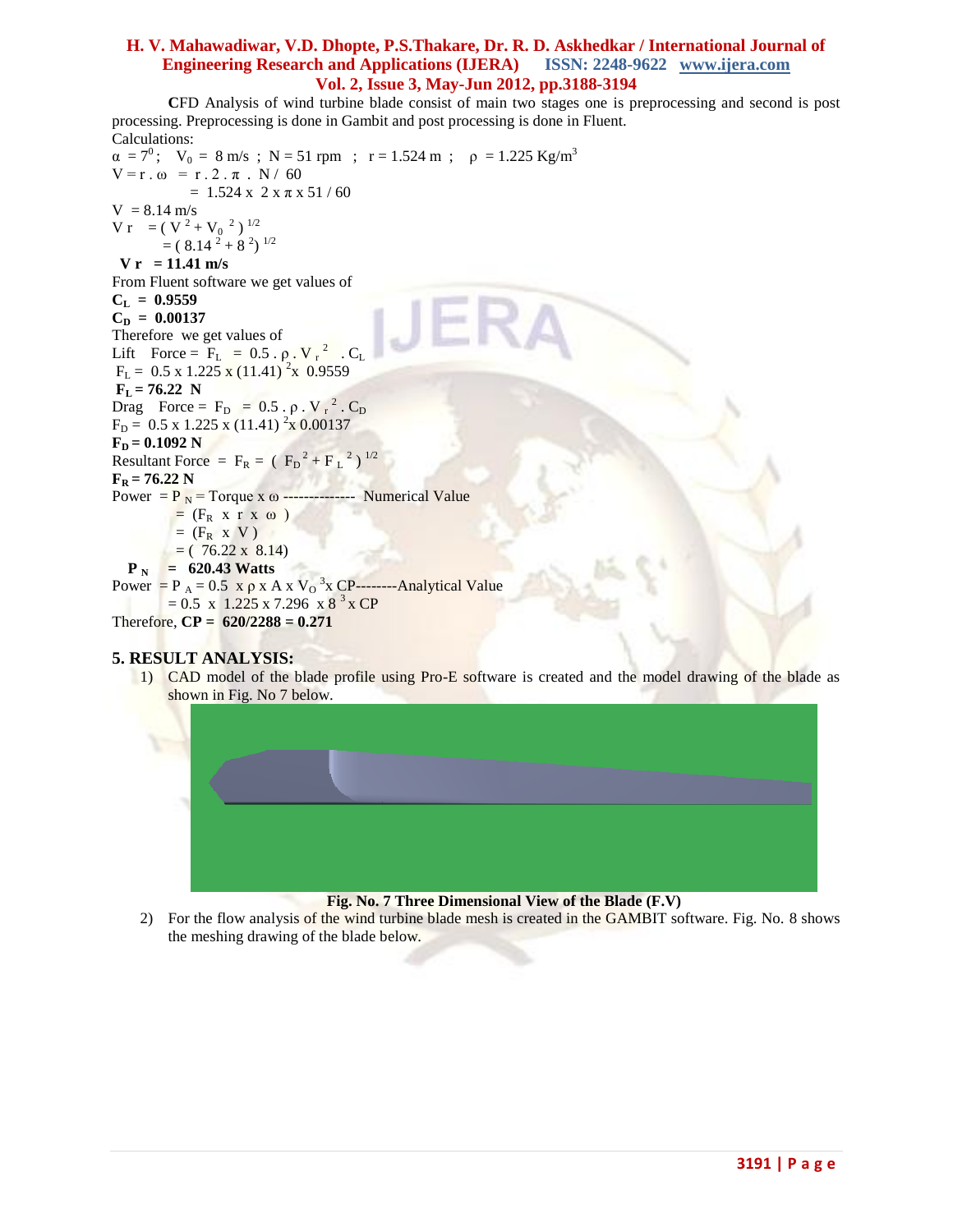

3) CFD analysis of the wind turbine blade is carried out in the FLUENT software, the results of numerical power is shown in table no. 1 below. A

| Sr.<br>N <sub>o</sub> | $\alpha$       | $N = 19$<br>rpm $V_0$<br>$=3m/s$ | $N = 25$<br>rpm $V_0$<br>$=4m/s$ | $N = 32$<br>rpm $V_0$<br>$=5m/s$ | $N = 38$<br>rpm $V_0$<br>$= 6m/s$ | $N = 44$<br>rpm $V_0$<br>$= 7m/s$ | $N = 51$<br>rpm $V_0$<br>$= 8m/s$ | $N = 57$<br>rpm $V_0$<br>$= 9m/s$ | $N = 62$<br>rpm $V_0$<br>$= 10m/s$ | $N = 70$<br>rpm $V_0$<br>$=11m/s$ |
|-----------------------|----------------|----------------------------------|----------------------------------|----------------------------------|-----------------------------------|-----------------------------------|-----------------------------------|-----------------------------------|------------------------------------|-----------------------------------|
|                       |                | $P_{N}$<br>(W)                   | $P_N$<br>(W)                     | $P_N$<br>(W)                     | $P_N$<br>(W)                      | $P_N$<br>(W)                      | $P_N$<br>(W)                      | $P_N$<br>(W)                      | (W)<br>$P_N$                       | $P_N$<br>(W)                      |
| 1                     | $\overline{0}$ | 15.59                            | 40.28                            | 106.68                           | 195.16                            | 284.28                            | 558.07                            | 808.62                            | 1061.4                             | 832.93                            |
| $\overline{2}$        | 1              | 16.18                            | 42.01                            | 109.28                           | 198.84                            | 340.61                            | 563.04                            | 820.54                            | 1079.81                            | 865.96                            |
| $\overline{3}$        | $\overline{2}$ | 16.70                            | 44.3                             | 110.67                           | 201                               | 345.59                            | 559.25                            | 831.41                            | 1094.48                            | 878.11                            |
| $\overline{4}$        | 3              | 17.12                            | 46                               | 111.72                           | 203.86                            | 348.39                            | 572.23                            | 840.60                            | 1104.5                             | 905.22                            |
| 5                     | $\overline{4}$ | 17.60                            | 48.95                            | 113                              | 205.37                            | 354.4                             | 577.94                            | 850.87                            | 1116.38                            | 924.1                             |
| 6                     | 5              | 18.05                            | 49.86                            | 115.04                           | 212.47                            | 359.44                            | 583.72                            | 863.5                             | 1131.6                             | 951.6                             |
| $\tau$                | 6              | 18.51                            | 52.34                            | 118.52                           | 215.55                            | 362.68                            | 604.18                            | 867.78                            | 1152.3                             | 1007.1                            |
| 8                     | 7              | 19.42                            | 55                               | 121.72                           | 219.86                            | 368.48                            | 620                               | 875.65                            | 1157                               | 1020.3                            |
| 9                     | 8              | 9.97                             | 47.03                            | 100.97                           | 186.91                            | 293.33                            | 496.54                            | 746.78                            | 1001.3                             | 602.97                            |
| 10                    | 9              | 9.30                             | 46                               | 97.78                            | 176.59                            | 278.07                            | 478.29                            | 728.18                            | 959.21                             | 550.55                            |

#### **Table No. 1 Values of Numerical Power**

4) The results of analytical power shown in table no. 2 below.

**Sept**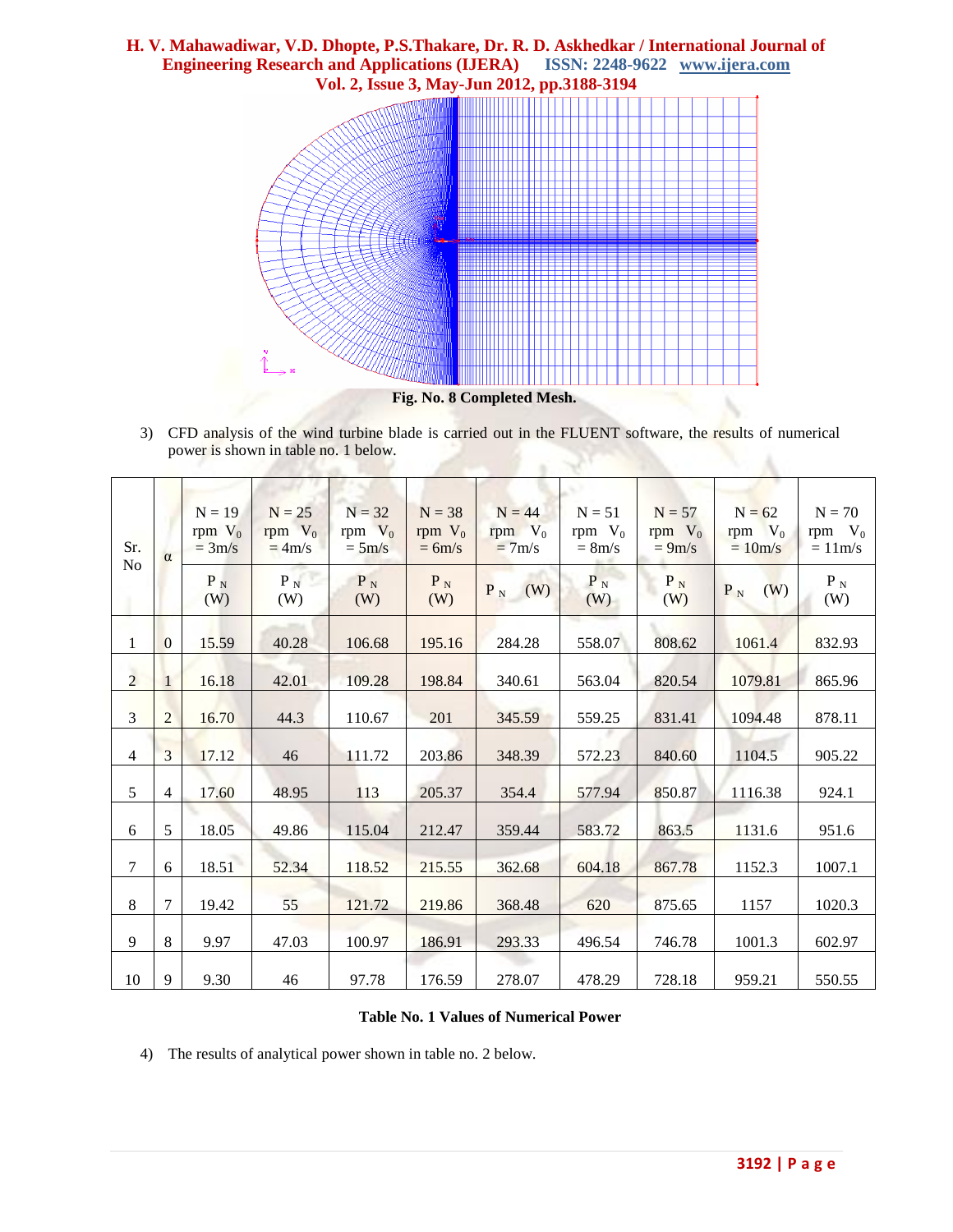| Sr. No | $N = 19$<br>rpm $V_0$<br>$=3m/s$ | $N = 25$<br>rpm $V_0$<br>$=4m/s$ | $N = 32$<br>rpm $V_0$<br>$=5m/s$ | $N = 38$<br>rpm $V_0$<br>$= 6m/s$ | .<br>$N = 44$<br>rpm $V_0$<br>$= 7m/s$ | $N = 51$<br>rpm $V_0$<br>$= 8m/s$ | $N = 57$<br>rpm $V_0$<br>$= 9m/s$ | $N = 62$<br>$V_0$<br>rpm<br>$=10m/s$ | $N = 70$<br>rpm $V_0$<br>$=11m/s$ |
|--------|----------------------------------|----------------------------------|----------------------------------|-----------------------------------|----------------------------------------|-----------------------------------|-----------------------------------|--------------------------------------|-----------------------------------|
|        | $P_A$<br>(W)                     | $P_A$<br>(W)                     | $P_A$<br>(W)                     | $P_A$<br>(W)                      | $P_A$<br>(W)                           | $P_A$ (W)                         | $P_A$<br>(W)                      | $P_A$<br>(W)                         | $P_A$<br>(W)                      |
|        | 120.63<br>x CP                   | 286<br>$\mathbf{x}$<br>CP        | 558.62 x<br>CP                   | 965.30<br>x CP                    | 1532.87 x<br>CP                        | 2288 x<br>CP                      | 3257.9 x<br>CP                    | 4490 x<br>CP                         | 5948.24 x<br>CP                   |

## **Table No. 2 Analytical Power**

5) The results of coefficient of performance (CP) shown in Table No. 3 below.

| Sr.<br>No      | $\mathbf{A}$   | $N = 19$<br>rpm $V_0$<br>$= 3m/s$ | $N = 25$<br>rpm $V_0$<br>$= 4m/s$ | $N = 32$<br>rpm $V_0$<br>$=5m/s$ | $N = 38$<br>rpm $V_0$<br>$= 6m/s$ | $N = 44$<br>rpm $V_0$<br>$= 7m/s$ | $N = 51$<br>rpm $V_0$<br>$= 8m/s$ | $N = 57$<br>rpm $V_0$<br>$= 9m/s$ | $N = 62$<br>rpm $V_0$<br>$= 10m/s$ | $N = 70$<br>rpm $V_0$<br>$= 11m/s$ |
|----------------|----------------|-----------------------------------|-----------------------------------|----------------------------------|-----------------------------------|-----------------------------------|-----------------------------------|-----------------------------------|------------------------------------|------------------------------------|
|                |                | ${\bf CP}$                        | CP                                | CP                               | CP                                | CP                                | ${\bf CP}$                        | CP                                | $\overline{CP}$                    | CP                                 |
| $\mathbf{1}$   | $\mathbf{0}$   | 0.13                              | 0.14                              | 0.19                             | 0.20                              | 0.185                             | 0.243                             | 0.248                             | 0.236                              | 0.148                              |
| $\mathfrak{2}$ | $\mathbf{1}$   | 0.137                             | 0.146                             | 0.195                            | 0.205                             | 0.222                             | 0.246                             | 0.251                             | 0.240                              | 0.145                              |
| $\overline{3}$ | 2              | 0.138                             | 0.154                             | 0.198                            | 0.208                             | 0.225                             | 0.244                             | 0.255                             | 0.243                              | 0.147                              |
| $\overline{4}$ | 3              | 0.14                              | 0.16                              | 0.199                            | 0.211                             | 0.227                             | 0.25                              | 0.258                             | 0.245                              | 0.152                              |
| 5              | $\overline{4}$ | 0.145                             | 0.17                              | 0.202                            | 0.213                             | 0.231                             | 0.252                             | 0.261                             | 0.248                              | 0.155                              |
| 6              | 5              | 0.149                             | 0.174                             | 0.205                            | 0.22                              | 0.234                             | 0.255                             | 0.265                             | 0.252                              | 0.159                              |
| $\tau$         | 6              | 0.153                             | 0.18                              | 0.212                            | 0.223                             | 0.236                             | 0.263                             | 0.266                             | 0.256                              | 0.169                              |
| 8              | $\overline{7}$ | 0.16                              | 0.19                              | 0.217                            | 0.227                             | 0.24                              | 0.271                             | 0.268                             | 0.257                              | 0.171                              |
| 9              | 8              | 0.082                             | 0.164                             | 0.18                             | 0.193                             | 0.191                             | 0.216                             | 0.229                             | 0.223                              | 0.101                              |
| $10\,$         | 9              | 0.077                             | 0.16                              | 0.175                            | 0.183                             | 0.181                             | 0.208                             | 0.223                             | 0.213                              | 0.092                              |

|  |  | <b>Table No. 3 Values of Coefficient of Performance (CP)</b> |  |
|--|--|--------------------------------------------------------------|--|
|--|--|--------------------------------------------------------------|--|

6) From the result of above table no. 3 we can plot the graph, Fig. No.9 shows the graph of Coefficient of Performance versus Velocity of air  $V_0$